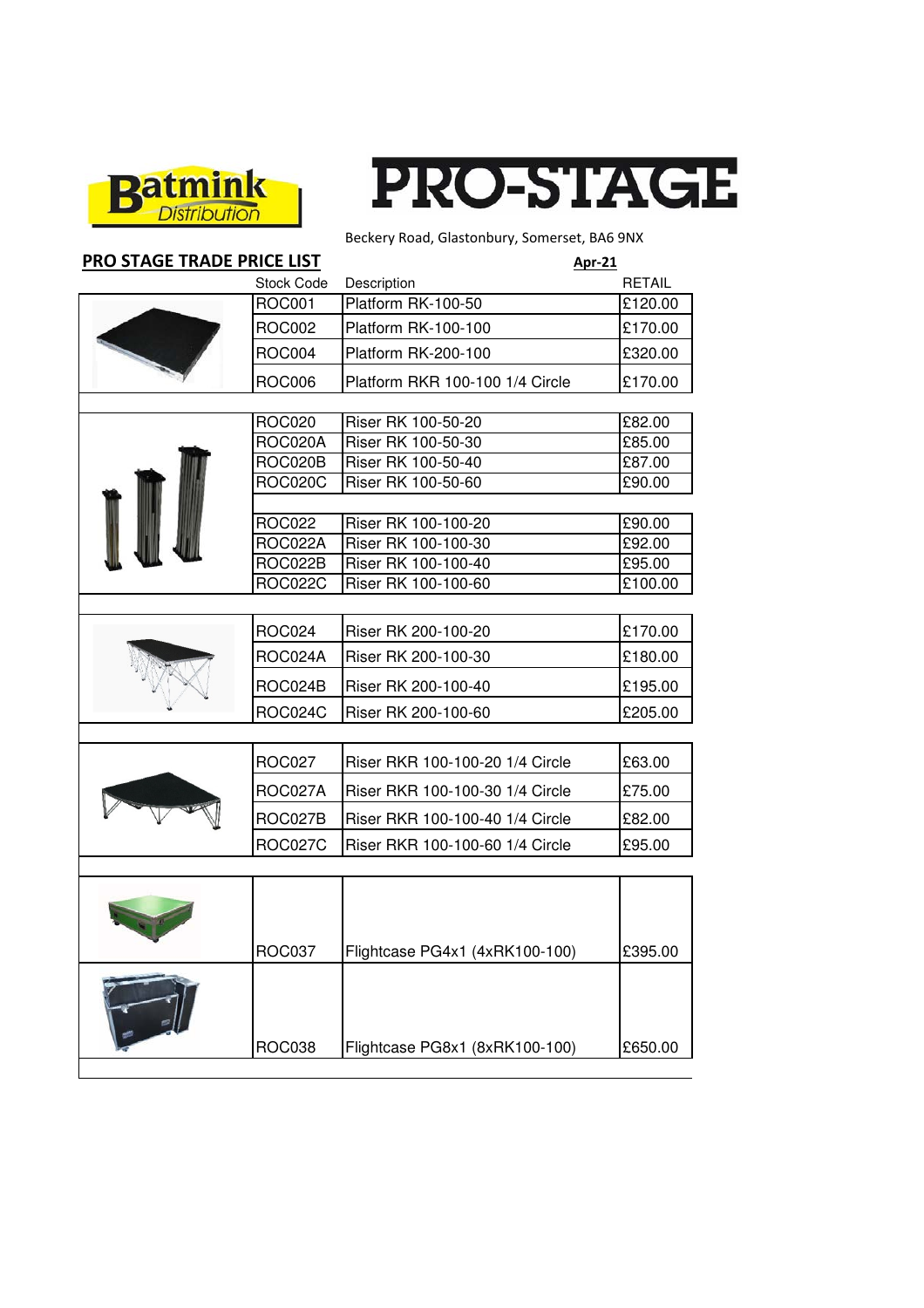## **ECO- STAGE**

| <b>ROC050</b> | Platform 1.0m x 0.5m | £98.00  |
|---------------|----------------------|---------|
| <b>ROC055</b> | Platform 1.0m x 1.0m | £132.00 |
| <b>ROC060</b> | Platform 2.0m x 1.0m | £265.00 |

|  |               | <b>ROC051</b>        | Riser 100 x 50 x 20  | £70.00  |
|--|---------------|----------------------|----------------------|---------|
|  | <b>ROC052</b> | Riser 100 x 50 x 40  | £72.00               |         |
|  | <b>ROC053</b> | Riser 100 x 50 x 60  | £75.00               |         |
|  |               |                      |                      |         |
|  |               | <b>ROC056</b>        | Riser 100 x 100 x 20 | £95.00  |
|  | <b>ROC057</b> | Riser 100 x 100 x 40 | £98.00               |         |
|  | <b>ROC058</b> | Riser 100 x 100 x 60 | £100.00              |         |
|  |               |                      |                      |         |
|  |               | <b>ROC061</b>        | Riser 200 x 100 x 20 | £140.00 |
|  |               | <b>ROC062</b>        | Riser 200 x 100 x 40 | £155.00 |
|  |               | ROC063               | Riser 200 x 100 x 60 | £170.00 |

| 866<br>E TIB | <b>ROC129</b> | Velcro Clips for Valance (pack of 8) | £24.00 |
|--------------|---------------|--------------------------------------|--------|
|              | <b>ROC120</b> | Valance (I) 2m x 20cm drop           | £33.00 |
|              | ROC121        | Valance (I) 2m x 30cm drop           | £35.75 |
|              | ROC122        | Valance (I) 2m x 40cm drop           | £39.50 |
|              | <b>ROC123</b> | Valance (I) 2m x 60cm drop           | £47.50 |